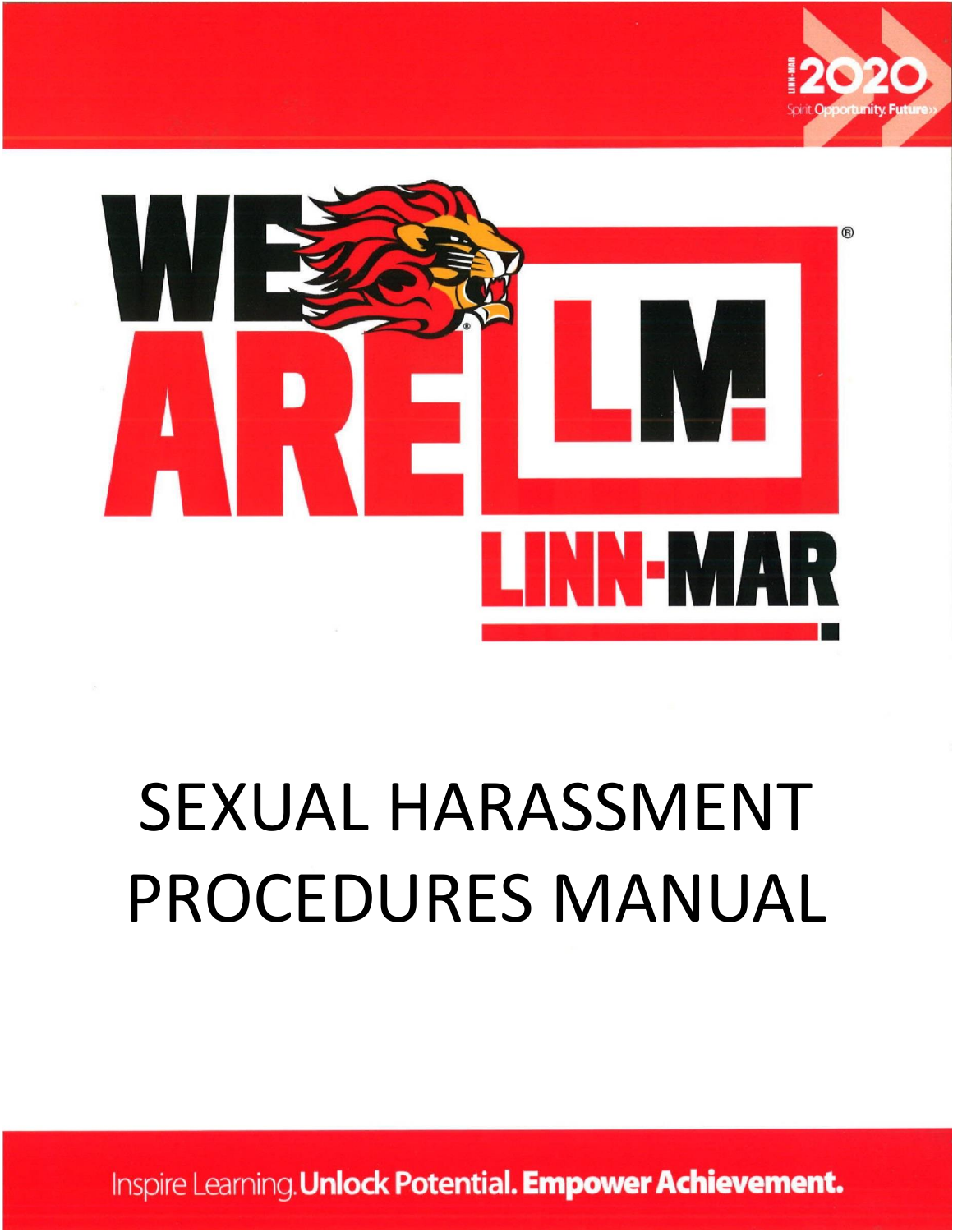## LINN-MAR COMMUNITY SCHOOL DISTRICT SEXUAL HARASSMENT PROCEDURES MANUAL

#### **TABLE OF CONTENTS**

| I.                                                                     |                                                                               |  |
|------------------------------------------------------------------------|-------------------------------------------------------------------------------|--|
| П.                                                                     |                                                                               |  |
|                                                                        |                                                                               |  |
|                                                                        |                                                                               |  |
| REPORTING SEXUAL MISCONDUCT, INCLUDING SEXUAL ASSAULT AND SEXUAL<br>V. |                                                                               |  |
|                                                                        |                                                                               |  |
| A.                                                                     |                                                                               |  |
| В.                                                                     |                                                                               |  |
| C.                                                                     |                                                                               |  |
| D.                                                                     |                                                                               |  |
| $\mathbf{E}$ .                                                         |                                                                               |  |
| F.                                                                     |                                                                               |  |
|                                                                        |                                                                               |  |
| A.                                                                     |                                                                               |  |
| <b>B.</b>                                                              |                                                                               |  |
| C.                                                                     |                                                                               |  |
| C.                                                                     | Complainant Does Not Wish to Pursue Resolution or Requests Confidentiality 14 |  |
| D.                                                                     |                                                                               |  |
| Е.                                                                     |                                                                               |  |
| VII.                                                                   | <b>RESOURCES AND SERVICES FOR STUDENTS AND EMPLOYEES  15</b>                  |  |
|                                                                        |                                                                               |  |
|                                                                        | IX.                                                                           |  |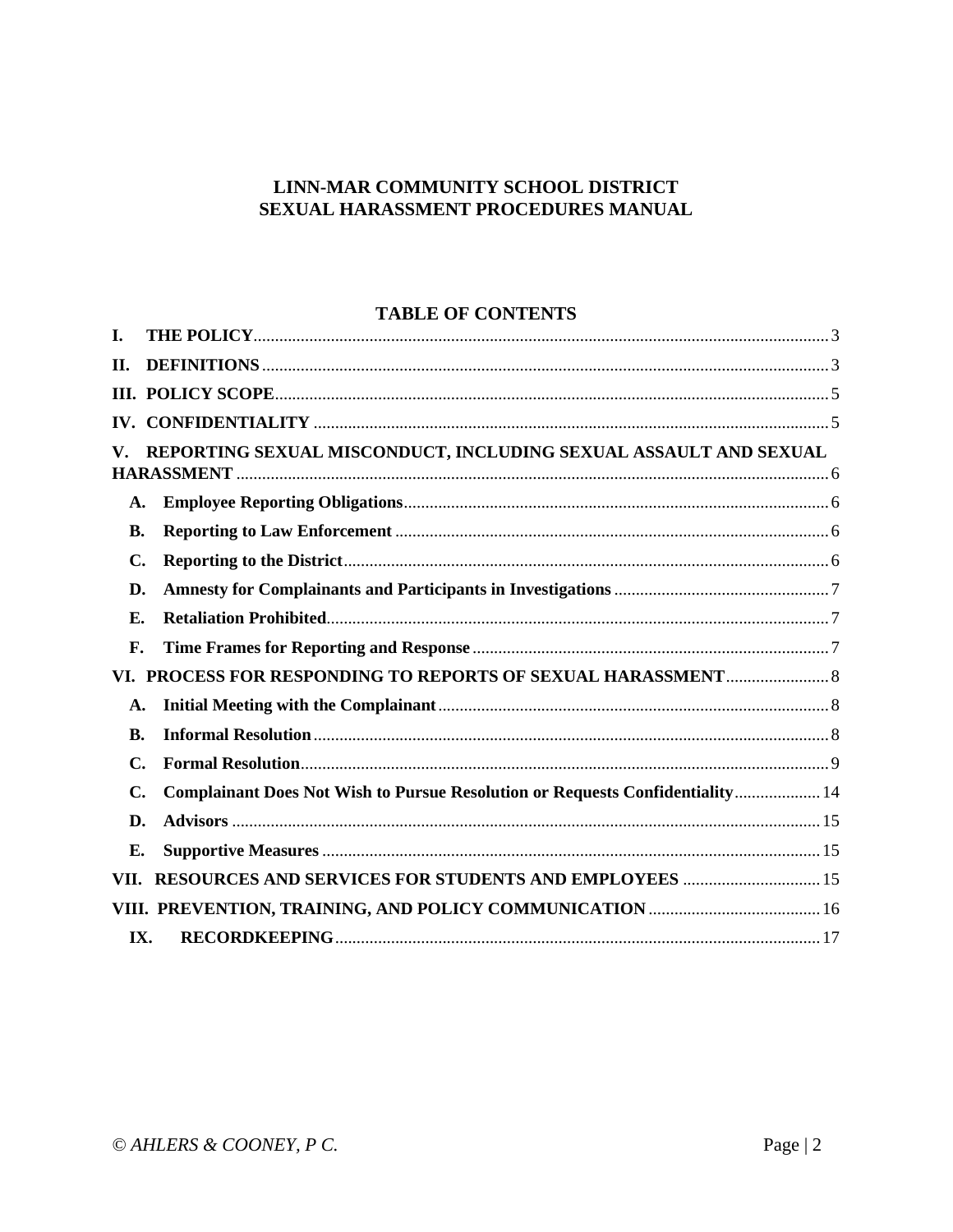# <span id="page-2-0"></span>**I. THE POLICY**

In accordance with Title IX of the Education Amendments Act of 1972, the Linn-Mar Community School District prohibits sex discrimination, including sexual harassment, against any individual participating in any education program or activity of the District. This prohibition on discrimination applies to students, employees, and applicants for employment. The Board authorizes the Superintendent to adopt procedures for any individual to report sex discrimination or sexual harassment, and for the investigation and resolution of such complaints.

Any individual with questions about the District's Title IX policy and procedures, or who would like to make a report or file a formal complaint of sex discrimination or sexual harassment may contact the District's designated Title Coordinator(s),

Title IX Coordinator Karla Christian, Chief Human Resources Officer Learning Resource Center 2999 North 10<sup>th</sup> Street, Marion, IA 52302 319-447-3036 [kchristian@linnmar.k12.ia.us](mailto:kchristian@linnmar.k12.ia.us)

Title IX Deputy Coordinator Leisa Breitfelder, Executive Director of Student Services Learning Resource Center 2999 North 10<sup>th</sup> Street, Marion, IA 52302 319-447-3003 [lbreitfelder@linnmar.k12.ia.us](mailto:lbreitfelder@linnmar.k12.ia.us)

The District will utilize this Policy and Procedure to respond to all claims of sex discrimination or sexual harassment as defined in Section II of this policy. If the District determines that a report or complaint does not allege conduct within the scope of Title IX, it may still proceed to investigate or respond to that report or complaint under any other applicable District policy or procedure.

# <span id="page-2-1"></span>**II. DEFINITIONS**

- **A. Sexual harassment** means unwelcome behavior or conduct (physical, verbal, written, electronic) that is directed at someone because of that person's sex or gender, and that meets any of the following definitions:
	- 1. **"Quid Pro Quo" Harassment.** A District employee explicitly or implicitly conditions the provision of an aid, benefit, or service of the District on an individual's participation in unwelcome sexual conduct; **OR**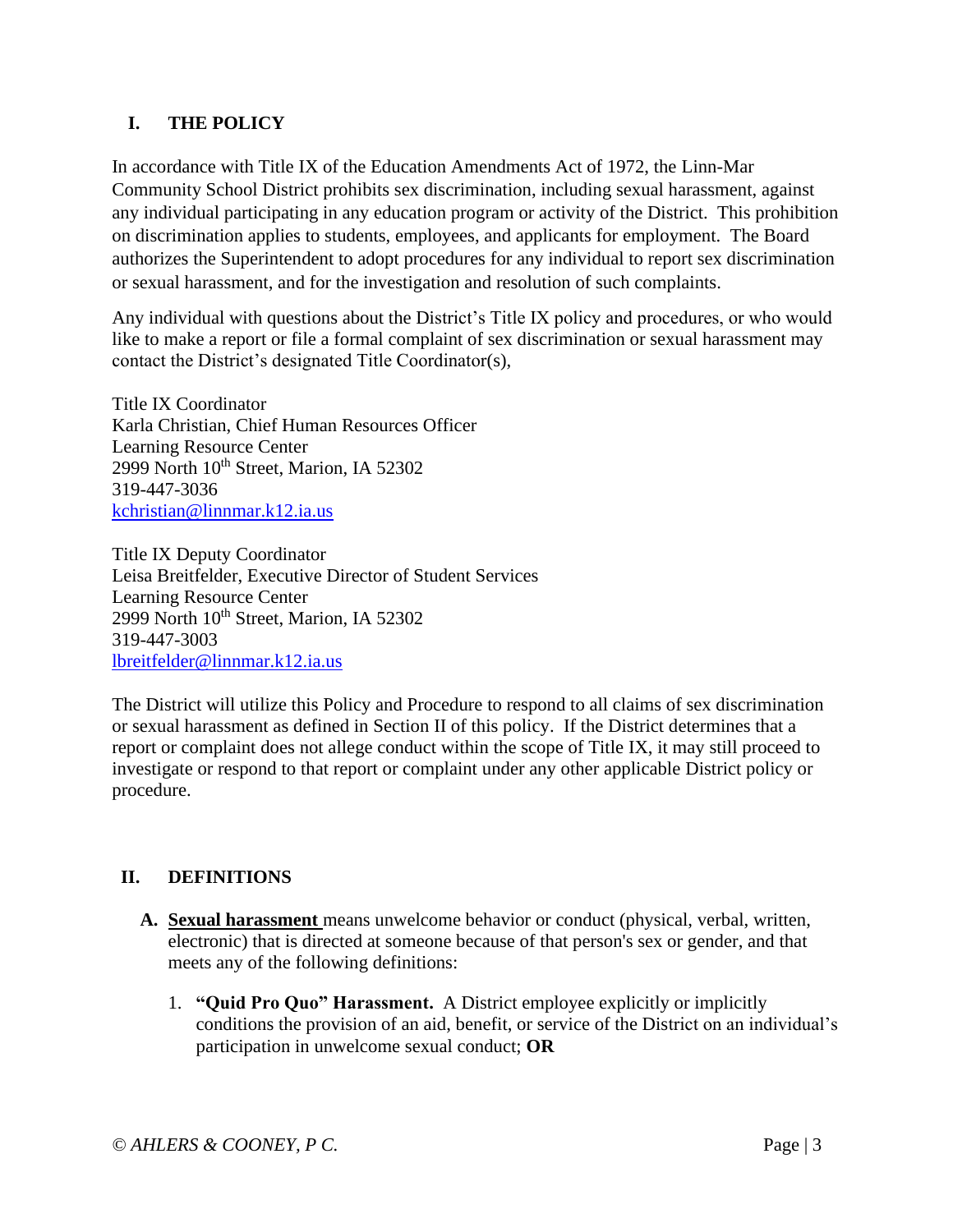- 2. **Hostile Educational/Work Environment.** Unwelcome conduct determined by a reasonable person to be so severe, pervasive, and objectively offensive that it effectively denies a person equal access to the District's education program or activity; **OR**
- 3. **Sexual assault.** An offense that meets the definition any one of the following offenses:
	- $\circ$  Rape: the penetration, no matter how slight, of the vagina or anus, with any body part or object, or oral penetration by a sex organ of another person without consent of the victim;
	- o Fondling: the touching of the private body parts of another person for the purpose of sexual gratification without consent of the victim;
	- o Incest: sexual intercourse between persons who are related to each other within the degrees wherein marriage is prohibited by law; or
	- o Statutory rape: sexual intercourse with a person who is under the statutory age of consent; **OR**

# 4. **Stalking:**

- Purposefully engaging in a course of conduct directed at a specific person ("target") that would cause a reasonable person to fear bodily injury to, or the death of, the target or a member of the target's immediate family;
- when the person ("stalker") knows or should know that the target will be placed in reasonable fear of bodily injury to, or the death of, the target or a member of the target's immediate family by the course of conduct; and
- the stalker's course of conduct induces fear in the target of bodily injury to, or the death of, the target or a member of the target's immediate family; **OR**
- 5. **Dating Violence:** violence committed by a person who is or has been in a social relationship of a romantic or intimate nature with the victim. The existence of such a relationship shall be determined based on a consideration of:
	- The length of the relationship.
	- The type of relationship.
	- The frequency of interaction between the persons involved in the relationship; **OR**
- 6. **Domestic Violence:** any felony or misdemeanor crime of violence committed:
	- By a current or former spouse or intimate partner of the victim;
	- By a person with whom the victim shares a child in common;
	- By a person who is cohabiting with, or has cohabited with, the victim as a spouse or intimate partner;
	- By a person similarly situated to a spouse of the victim under the domestic or family violence laws of the State of Iowa; or
	- By any other person against an adult or youth victim who is protected from that person's acts under the domestic or family violence laws of the State of Iowa.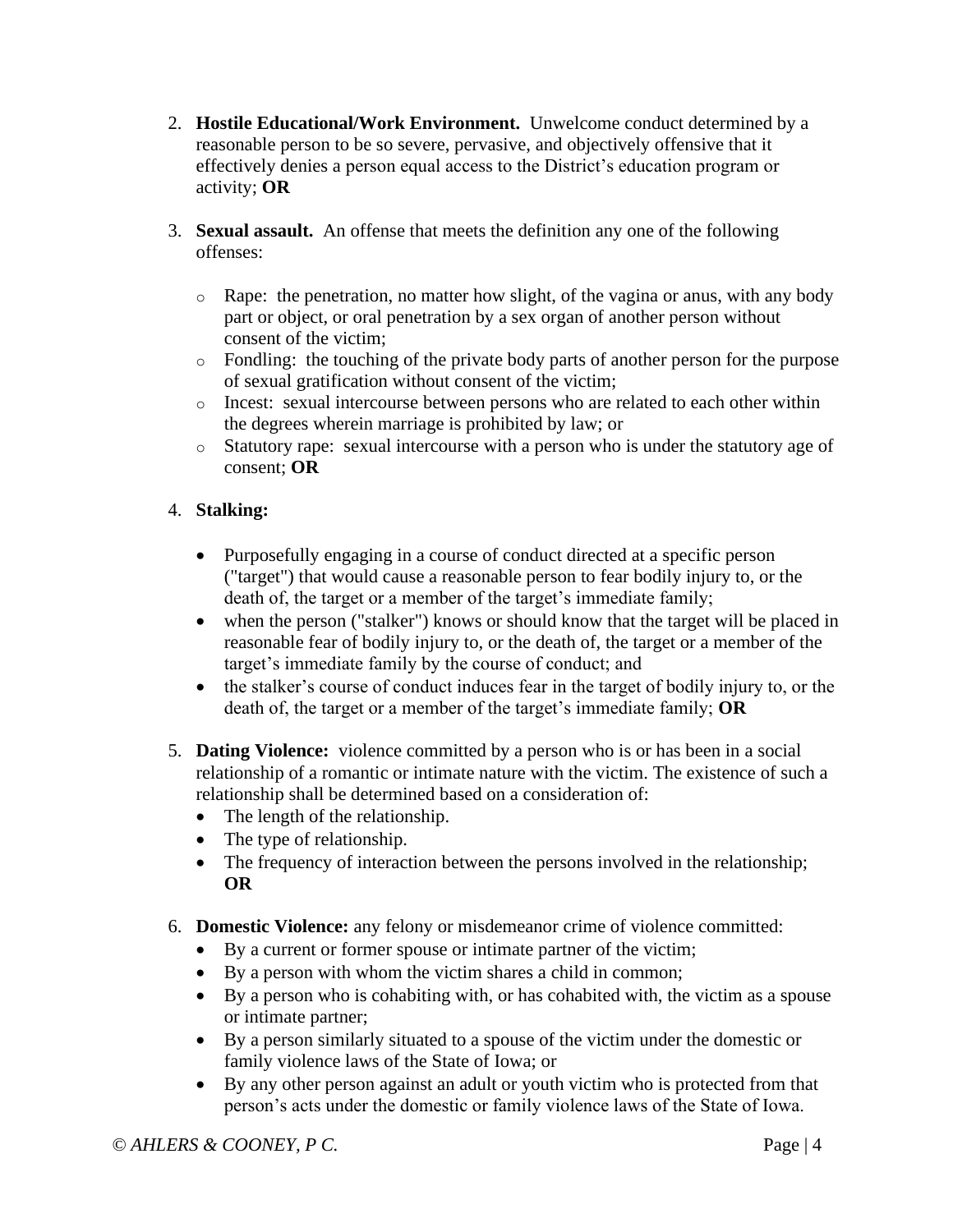- **B. Consent** means knowing and voluntary agreement to engage in conduct or an activity with another individual. Silence or an absence of resistance does not imply consent. Past consent to engage in conduct or an activity does not imply future consent; consent can be revoked at any time. An individual who is incapacitated (e.g., when a person is asleep, unconsciousness, under the influence of drugs or alcohol, or disability) cannot give consent. Coercion, force, or the threat of either invalidates consent. Under no circumstances can a student give consent to engage in any sexual conduct or activity with an employee of the District.
- **C. Complainant** means any person who alleges that they have been subjected to sexual harassment as defined by this Policy. At the time of filing a formal complaint, a complainant must be participating in or attempting to participate in the District's education program or activity.
- **D. Respondent** means any person who has been reported to be the perpetrator of conduct that could constitute sexual harassment under this Policy, and over whom the District is able to exercise substantial control.

# <span id="page-4-0"></span>**III. POLICY SCOPE**

This Policy applies to all persons participating in the District's education program or activity, including students and employees and applicants for employment. Under Title IX, the District has jurisdiction over locations, events or circumstances over which it substantially controls the Respondent and the context in which the harassment occurs. The District's jurisdiction is limited to conduct against a person that occurs in the United States.

Any person may make a report of sexual harassment to the District's Title IX Coordinator(s) (s).

## <span id="page-4-1"></span>**IV. CONFIDENTIALITY**

The District is committed to creating an environment that encourages individuals to come forward if they have experienced or witnessed sexual harassment. However, the District cannot promise absolute confidentiality to any party. District employees cannot promise confidentiality to any student who reports possible sexual harassment to them.

The District will keep confidential the identity of any individual who has made a report or complaint of sex discrimination or sexual harassment, or has been identified as the perpetrator or respondent to any such report or complaint, or is a witness to any complaint or investigation, **except** as required to carry out the purposes of this Policy (including the conduct of any complaint resolution process), applicable law, or as permitted by the Family Educational Rights and Privacy Act ("FERPA"), 20 U.S.C. § 1232g.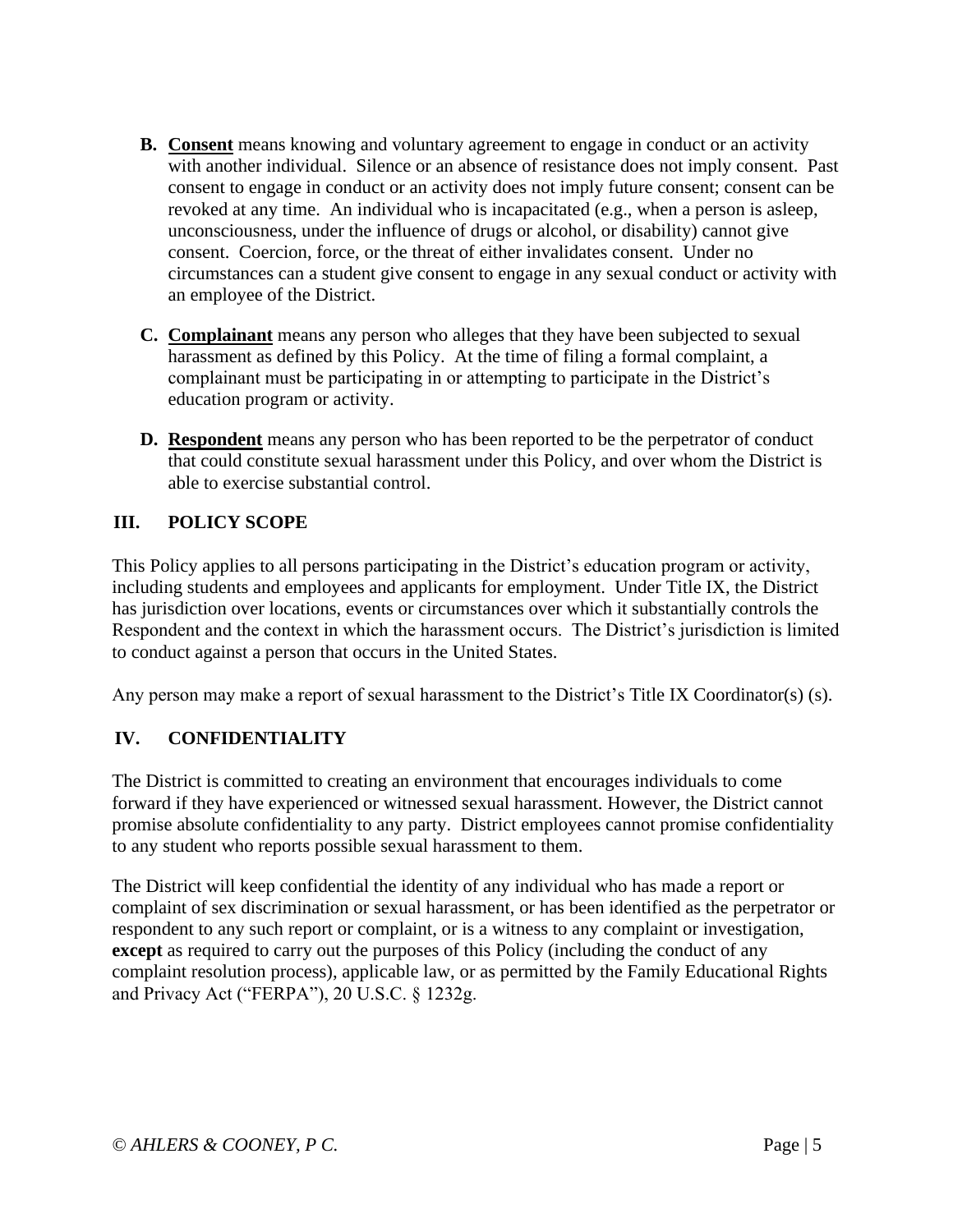## <span id="page-5-0"></span>**V. REPORTING SEXUAL MISCONDUCT, INCLUDING SEXUAL ASSAULT AND SEXUAL HARASSMENT**

## <span id="page-5-1"></span>**A. Employee Reporting Obligations**

Any District employee who witnesses or becomes aware of sexual harassment has an affirmative obligation to report immediately to the District's Title IX Coordinator(s) or to their building principal or immediate supervisor. Failure to do so may result in disciplinary action against the employee, up to and including termination of employment.

## <span id="page-5-2"></span>**B. Reporting to Law Enforcement**

Because sexual misconduct may constitute both a violation of District policy and criminal activity, individuals who have been subject to criminal sexual misconduct may wish to report their concerns to law enforcement. An individual may proceed under this Policy whether or not they elect to report to law enforcement.

# <span id="page-5-3"></span>**C. Reporting to the District**

Any individual who wishes to make a report or file a formal complaint of sexual harassment may contact the District's Title IX Coordinator(s):

Title IX Coordinator Karla Christian, Chief Human Resources Officer Learning Resource Center 2999 North 10<sup>th</sup> Street, Marion, IA 52302 319-447-3036 [kchristian@linnmar.k12.ia.us](mailto:kchristian@linnmar.k12.ia.us)

Title IX Deputy Coordinator Leisa Breitfelder, Executive Director of Student Services Learning Resource Center 2999 North 10<sup>th</sup> Street, Marion, IA 52302 319-447-3003 [lbreitfelder@linnmar.k12.ia.us](mailto:lbreitfelder@linnmar.k12.ia.us)

**Allegations that an employee of the District has engaged in sexual harassment toward a student must be immediately reported or referred to the District's designated Level 1 Investigators, and must be handled in accordance with 281 Iowa Administrative Code Chapter 102 (Procedures for Charging and Investigating Incidents of Abuse of Students by School Employees).** The Level 1 Investigator shall be responsible for complying with the requirements of Chapter 102, including with respect to reporting the alleged conduct to law enforcement or other appropriate state agencies. The Level 1 Investigator(s) shall work with the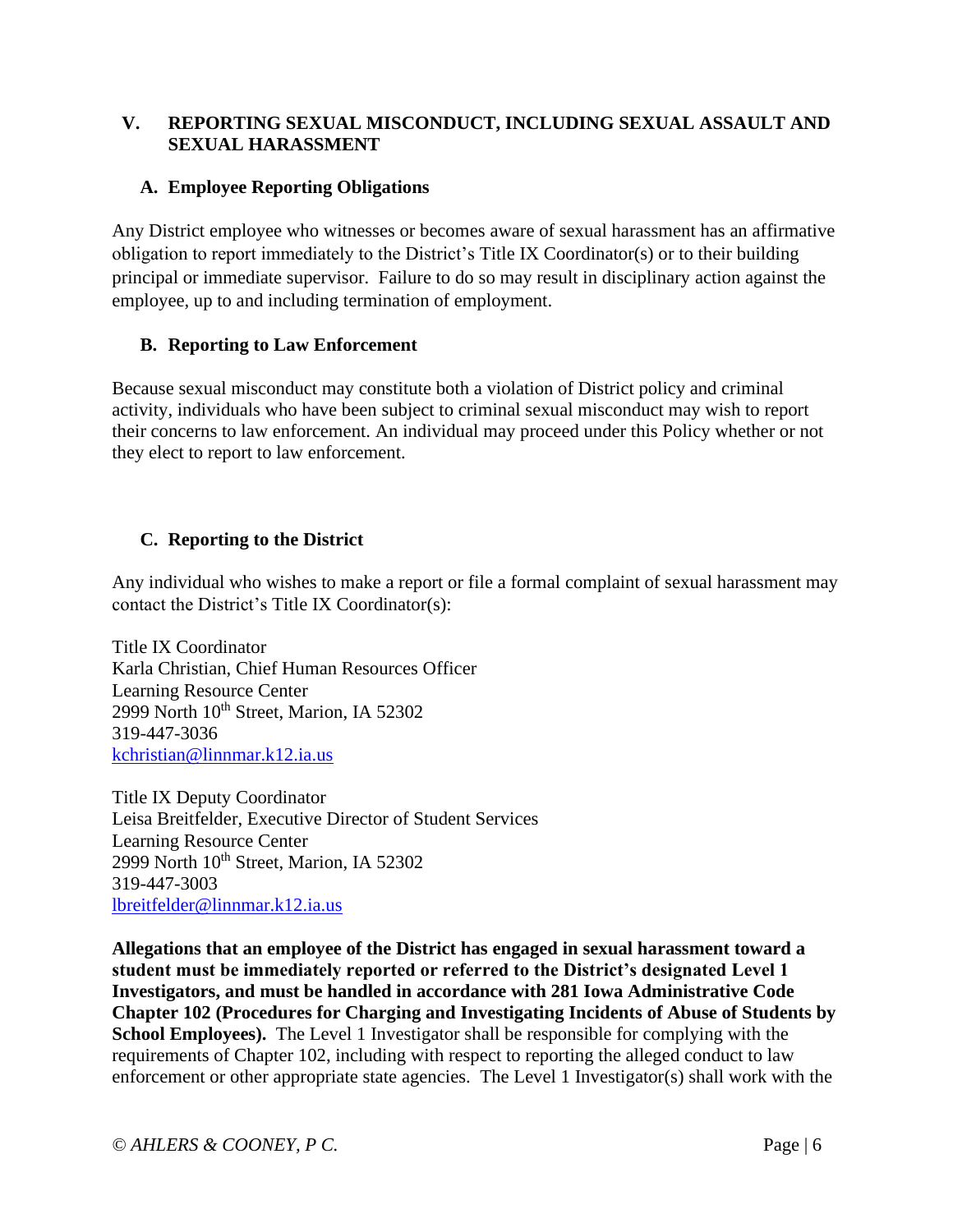District's Title IX Coordinator(s) to determine how to preserve or restore the student's access to the District's education program and activities.

## **Linn-Mar Community School District Level I Investigators:**

- Mrs. Karla Christian, Chief Officer of Human Resources, Equity Coordinator, Title IX Coordinator, and Affirmative Action Coordinator
	- $\degree$  319-447-3036 / [kchristian@linnmar.k12.ia.us](mailto:kchristian@linnmar.k12.ia.us)
- Mr. Nathan Wear, Associate Superintendent and Equity Coordinator  $\degree$  319-447-3028 / [nathan.wear@linnmar.k12.ia.us](mailto:nathan.wear@linnmar.k12.ia.us)
- Mrs. Leisa Breitfelder, Executive Director of Student Services and 504 Compliance Coordinator
	- o 319-447-3003 / [lbreitfelder@linnmar.k12.ia.us](mailto:lbreitfelder@linnmar.k12.ia.us)

## <span id="page-6-0"></span>**D. Amnesty for Complainants and Participants in Investigations**

The District will not pursue disciplinary action for improper possession or use of alcohol or other drugs against a student who reports in good faith an incident of sexual misconduct, or who participates in good faith in an investigation into an incident of sexual misconduct. The District may still notify the parent/guardian of the student(s) involved in such possession/use to promote the student safety and well-being or otherwise report such possession or use as required by law.

## <span id="page-6-1"></span>**E. Retaliation Prohibited**

Retaliation against a person who makes a report or complaint of sexual harassment, or who assists, or participates in any manner in an investigation or resolution of a sexual harassment report or complaint is strictly prohibited. Retaliation includes threats, coercion, discrimination, intimidation, reprisals, and/or adverse actions related to employment or education. Any individual who believes they have been retaliated against in violation of this Policy should immediately contact the District's Title IX Coordinator(s).

This Policy's antiretaliation protections do not apply to any individual who makes a materially false statement in bad faith in the course of any complaint, investigation, hearing, or other proceeding under this Policy. However, a determination that an individual made a materially false statement in bad faith must be supported by some evidence other than the determination of whether the Respondent violated this Policy alone. An individual who makes a materially false statement in bad faith may be subject to discipline up to and including suspension or expulsion of a student or termination of an employee's employment.

## <span id="page-6-2"></span>**F. Time Frames for Reporting and Response**

The District strongly encourages prompt reporting of complaints and information. While there is no time limit in invoking this Policy in responding to complaints of alleged sexual harassment, a complaint should be submitted as soon as possible after the event takes place in order to maximize the District's ability to respond promptly and equitably.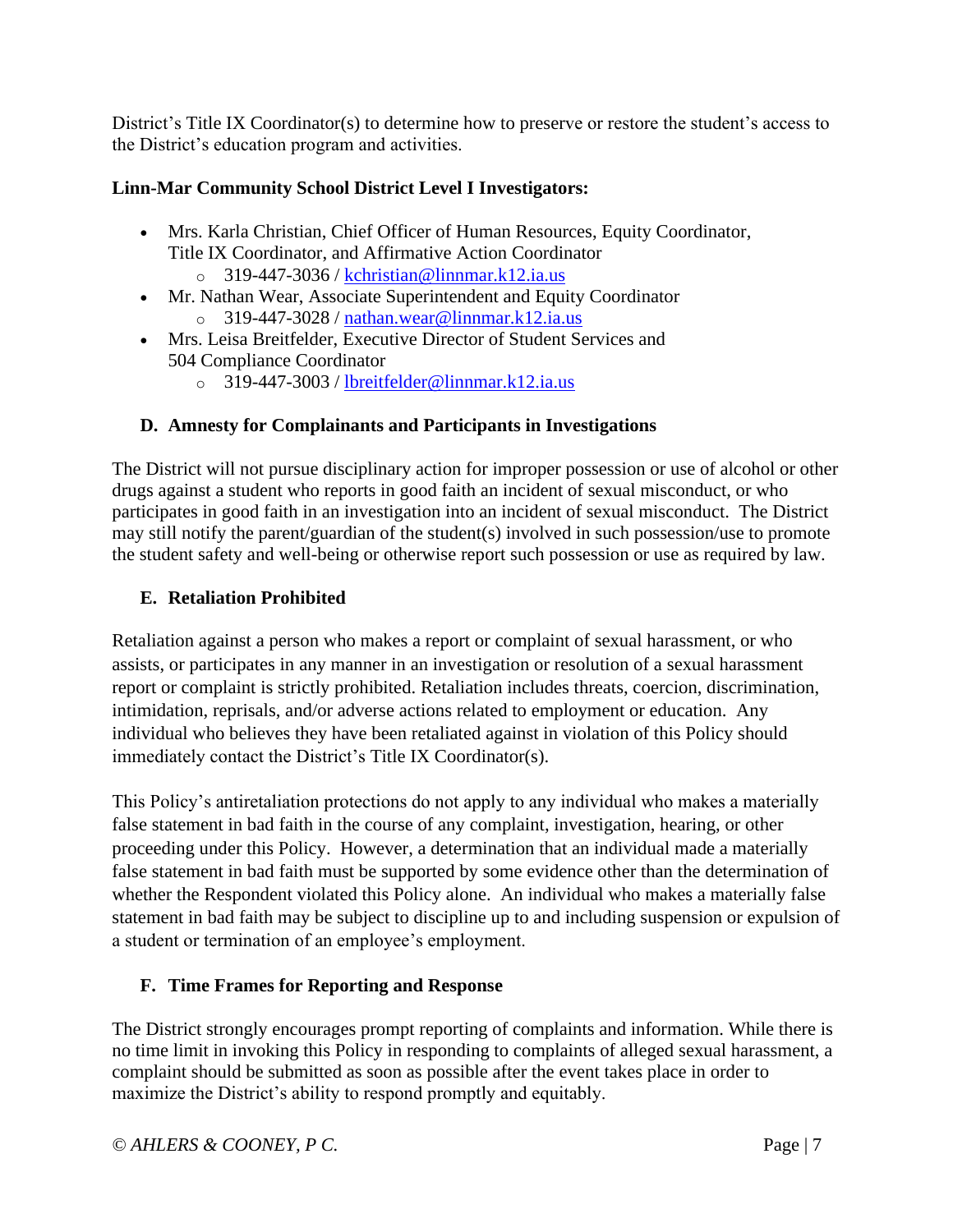The District may not be able to fully investigate a formal complaint against an individual who is no longer affiliated with the District. Under those circumstances, the District will still consider whether it can offer supportive measures to the Complainant or proceed under another applicable law, policy, procedure, handbook provision, or rule.

In all cases, the District will conduct a prompt and equitable investigation of allegations of sexual misconduct. Generally, the District will attempt to complete the investigation and make a determination regarding responsibility within sixty (60) business days of receipt of a formal complaint. However, the District may alter or extend this time with notice to both parties. The time it takes to complete the resolution of a sexual harassment complaint may vary based on the complexity of the investigation and the severity and extent of the alleged conduct, as well as on whether there is a parallel criminal investigation, or if school breaks occur during the process.

# <span id="page-7-0"></span>**VI. PROCESS FOR RESPONDING TO REPORTS OF SEXUAL HARASSMENT**

# <span id="page-7-1"></span>**A. Initial Meeting with the Complainant**

Upon receipt of any report of sexual harassment occurring in the District's educational program or activity, the Title IX Coordinator(s) or designee will schedule a meeting with the Complainant in order to provide the Complainant a general understanding of this Policy and to identify forms of supportive measures available to the Complainant with or without the filing of a formal complaint, and to explain the process for filing a formal complaint. The intake meeting may also involve a discussion of any specific supportive measures that may be appropriate.

At the initial intake meeting with the Complainant, the Title IX Coordinator(s) or designee will seek to determine how the Complainant wishes to proceed. The Complainant may opt for: (1) informal resolution; (2) formal resolution; or (3) not proceeding. Supportive measures may still be offered whether or not the Complainant chooses any of these options.

If the Complainant wishes to proceed with either informal or formal resolution, a written document must be filed by the Complainant or signed by the Title IX Coordinator(s) alleging harassment against a respondent (the "formal complaint"). Where the Title IX Coordinator(s) signs a formal complaint, the Title IX Coordinator(s) is not the complainant or otherwise a party to a complaint proceeding under this Policy.

# <span id="page-7-2"></span>**B. Informal Resolution**

Upon filing of a formal complaint, a Complainant who does not wish to pursue formal resolution may request a less formal proceeding, known as "Informal Resolution." Informal resolution is available to the parties any time prior to a determination of responsibility being issued.

Informal resolution is a voluntary process that requires the written consent of the Complainant and Respondent. The District will not require the parties to participate in the Informal Resolution process as a condition of enrollment, employment, or of any other right conferred by the District. The Title IX Coordinator(s) will assess the severity of the alleged harassment and the potential risk for others in the District community to determine whether informal resolution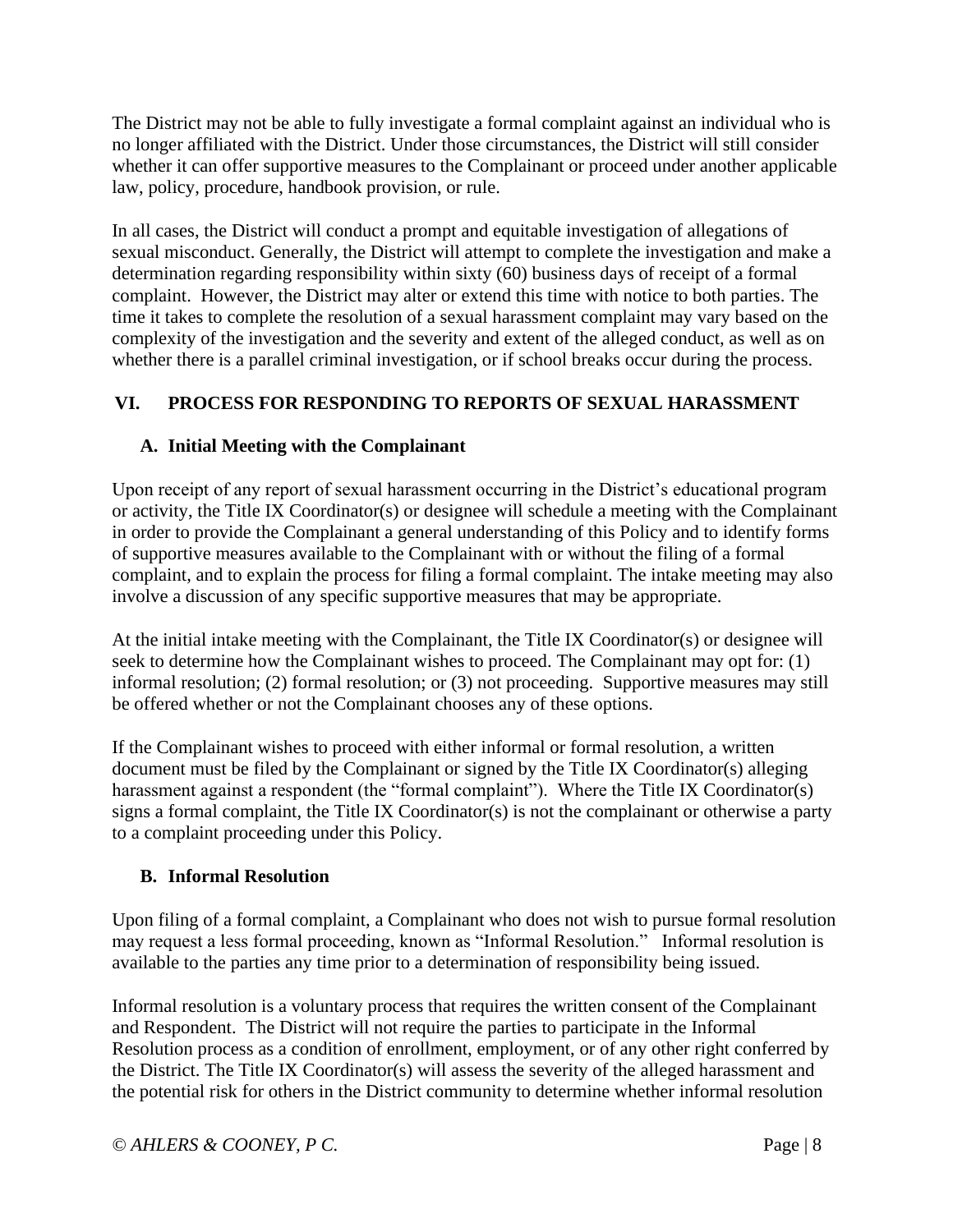may be appropriate. Informal Resolution will **never** be used to resolve allegations involving an employee sexually harassing a student.

The Title IX Coordinator(s) will provide the parties with a written notice setting forth the allegations, the requirements of the informal resolution process set forth in this Policy, the right of any party to withdraw from the informal process and proceed with the formal grievance process at any time prior to agreeing to a resolution; and any consequences resulting from the participation in the informal process, including the records that will be maintained or could be shared by the District.

Upon receipt of written consent from the parties to participate in informal resolution, the Title IX Coordinator(s) will consult separately with the Complainant and Respondent and gather additional relevant information as necessary. The Title IX Coordinator(s) may also put in place any appropriate supportive measures to protect the educational and work environment of the parties.

The Title IX Coordinator(s) will work with parties to determine a mutually acceptable resolution to the complaint. This resolution will be reduced to writing and signed by the Complainant and the Respondent. Once signed, the written resolution becomes final and neither party can initiate the formal grievance process for the allegations in the formal complaint. The written resolution is not subject to appeal.

Either party may, at any time prior to signing an informal resolution agreement, elect to end the informal resolution process and initiate formal resolution instead.

In order to promote honest, direct, communication, information disclosed during informal resolution will remain confidential, except where disclosure may be required by law or authorized in connection with duties on behalf of the District.

## <span id="page-8-0"></span>**C. Formal Resolution**

Upon submission of a formal complaint, Complainant may elect to pursue a formal resolution, which is described more specifically in this section.

# **1. Consolidation of Complaints**

The District may consolidate formal complaints of sexual harassment against more than one respondent, or by more than one complainant against one or more respondents, or by one party against another party, where the allegations arise out of the same facts or circumstances.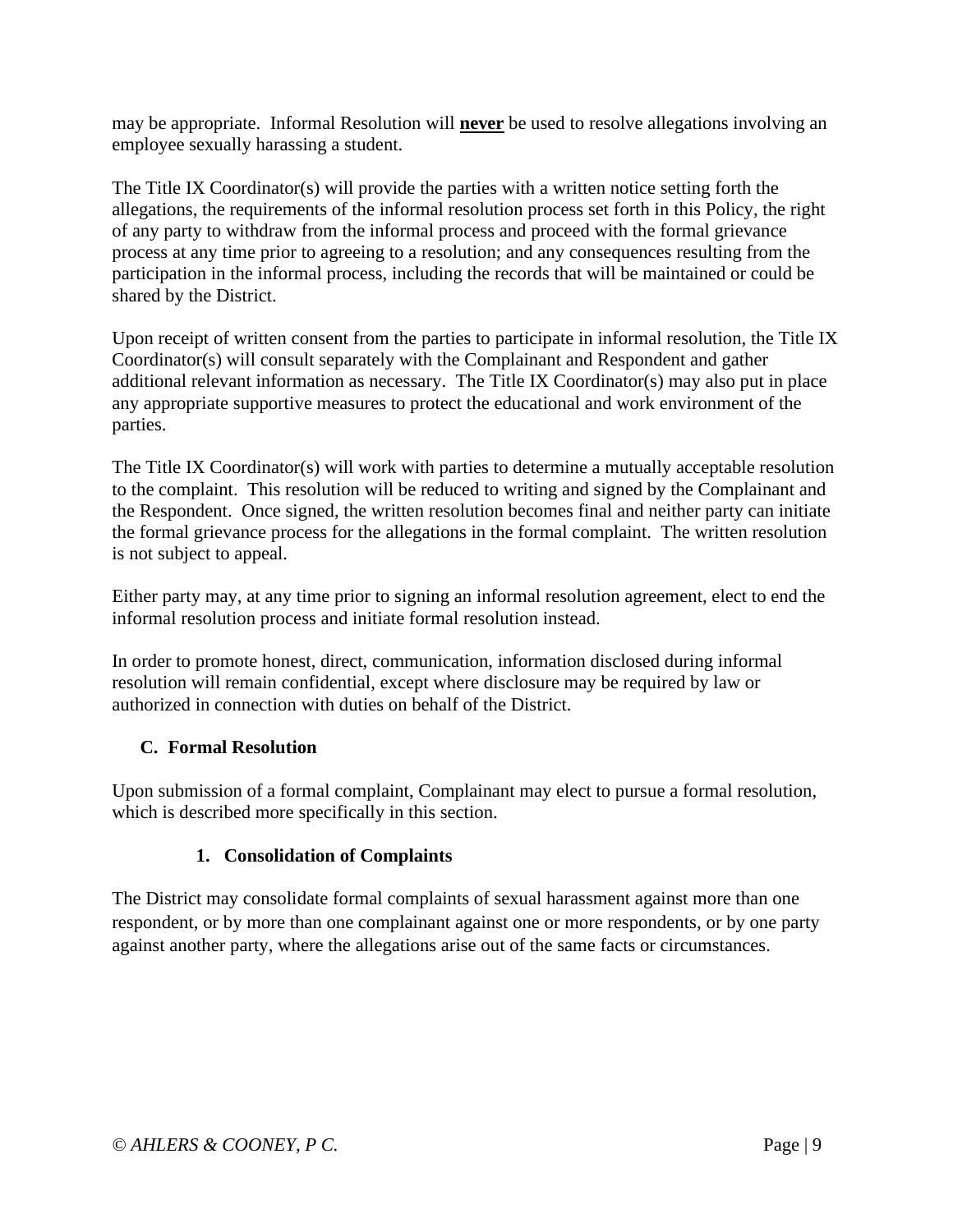## **2. Required Notices**

**Notice of Investigation.** If a Complainant elects to pursue a formal complaint, the Title IX Coordinator(s) or designee will provide a written Notice of Investigation simultaneously to both parties notifying the parties of:

- the identities of the parties involved in the incident;
- the conduct alleged;
- the date and location of the incident:
- Respondent's entitlement to a presumption of innocence;
- The parties' rights to have an advisor of their choice at the party's expense, who may be an attorney;
- **•** The parties' rights to review and comment on investigative evidence; and
- The effect of making materially false statements in bad faith during this process.

If, during the course of investigation, the District determines that additional allegations will be investigated as part of the pending complaint, the Title IX Coordinator(s) or designee will provide written notice of the additional allegations to any identified Complainant(s) or Respondent(s).

**Notice of Interviews, Hearings, or Other Meetings.** The Title IX Coordinator(s) shall provide to Complainant and Respondent a written notice of the date, time, location, participants, and purpose of any interview, hearing, or meeting with sufficient time for the party to prepare.

# **3. Dismissal**

The District shall dismiss any formal complaint made under this Policy if at any time it determines that it lacks jurisdiction under Title IX because the conduct alleged in the formal complaint:

- Would not constitute sexual harassment as defined in Section II of this policy, even if proved,
- Did not occur in the District's education program or activity; or
- Did not occur against a person in the United States.

The District, in its sole discretion, may dismiss any formal complaint under this Policy if at any time:

- The Complainant notifies the Title IX Coordinator(s) in writing that the Complainant would like to withdraw the formal complaint or any allegations;
- The Respondent is no longer enrolled in or employed by the District; or
- Specific circumstances exist that prevent the District from gathering evidence sufficient to reach a determination as to the formal complaint or allegations. Examples include, but are not limited to, a significant passage of time from the date of the allegation(s) in the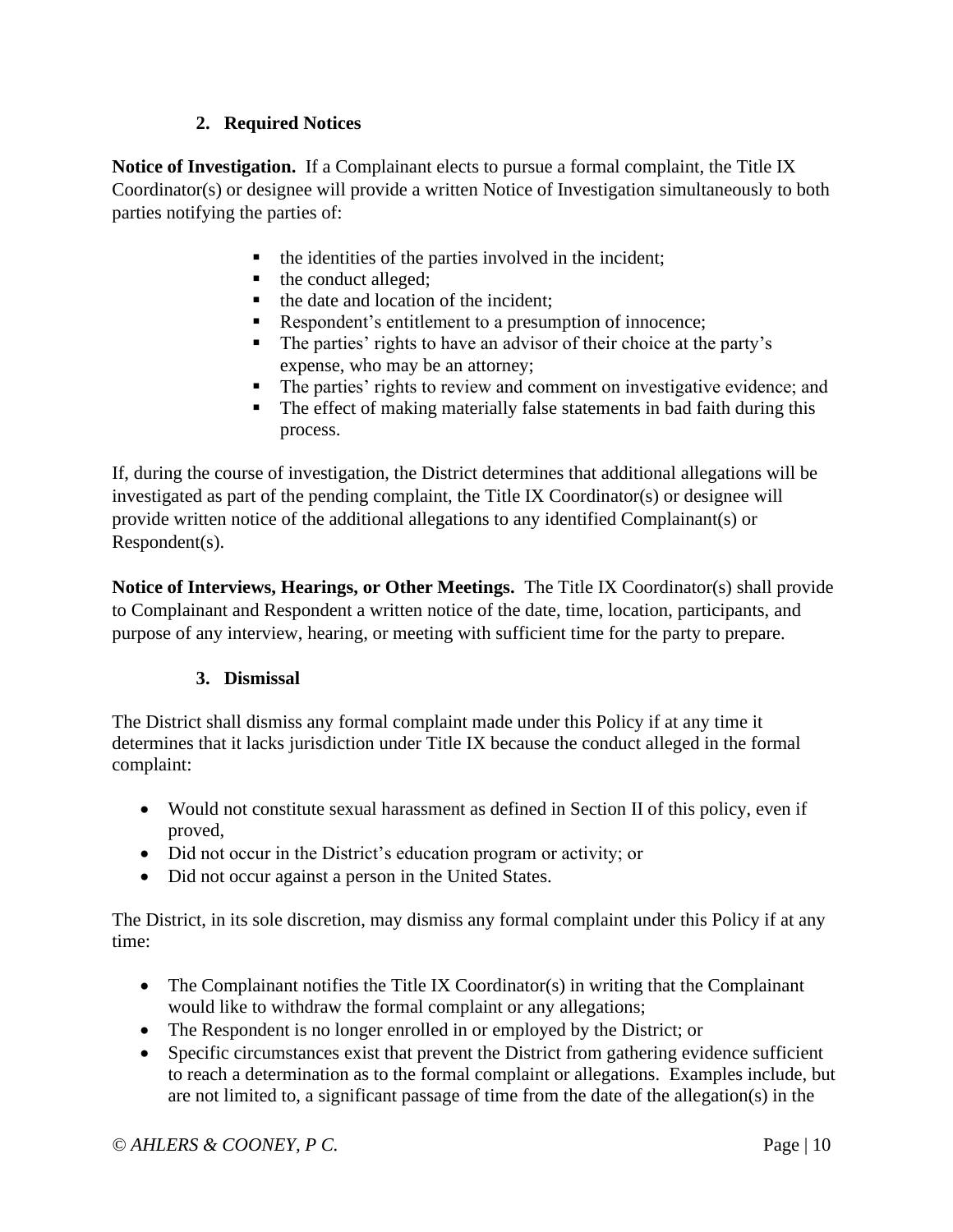complaint to the date the complaint is filed that makes investigation impracticable, or where the Complainant has stopped participating in the process.

Dismissal of a complaint from proceeding under this Policy does not preclude the District from offering supportive measures to any party or from proceeding under any other applicable policy, procedure, rule, or handbook provision applicable to students and/or employees of the District.

Upon dismissal of any formal complaint under this section, written notice of this dismissal and the reason(s) therefor will be provided simultaneously to Complainant and Respondent.

## **4. Investigation**

The Title IX Coordinator(s) shall designate an Investigator to conduct an investigation into any formal complaint. The Investigator must be appropriately trained in conducting Title IX investigations, unbiased, and have no conflict of interest in the present case. The Investigator serves as a neutral fact-finder, and shall interview both parties, relevant witnesses, and gather and review evidence relevant to the outcome of the complaint.

The burden of proof and the burden of gathering sufficient evidence to reach a determination of responsibility rests with the District and not with the parties. Both parties will have an equal opportunity to present witnesses and other evidence (both inculpatory and exculpatory) to the Investigator. Neither party will be restricted in their ability to discuss the allegations or to gather and present relevant evidence; provided, however, that such communications shall not constitute harassment or retaliation against any party other otherwise violate applicable law, rule, or regulation.

The Investigator will evaluate all relevant evidence, both inculpatory and exculpatory, and will not make credibility determinations based solely on a person's status as complainant, respondent or witness.

The Investigator will only access, consider, disclose, or otherwise use a party's treatment records made or maintained by a health care provider, or other records protected under a legally recognized privilege, with that party's voluntary, written consent.

Prior to completion of the Investigative Report, the Investigator will provide each party with copies of any evidence obtained by the Investigator that is directly related to the allegations in the complaint. Both parties will have ten (10) calendar days to submit a written response to the evidence to the Investigator. By accepting receipt of this information, the parties and their representatives, if any, agree that the use or dissemination of evidence for any purpose other than those directly related to the parties' participation in the Title IX grievance process is prohibited and may result in appropriate discipline in accordance with District policy.

# **5. Investigative Report**

After conducting the investigation, the Investigator will complete an investigative report that summarizes all relevant evidence, including statements and interviews with the parties and any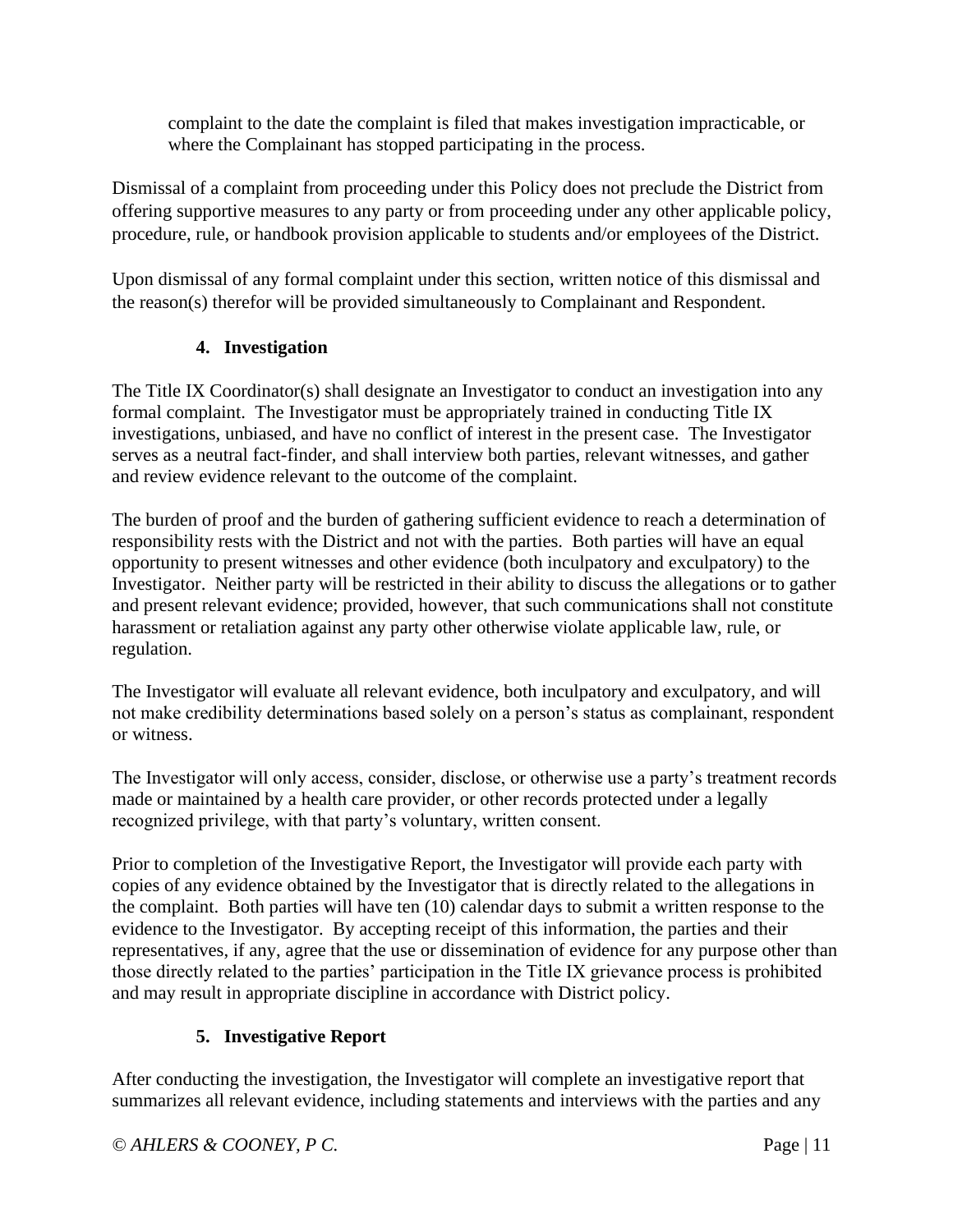witnesses, and any documents, records, photographs, recordings, or other evidence obtained by the investigator.

The investigative report will be distributed simultaneously to both of the parties at least ten (10) calendar days prior to a Determination of Responsibility being made.

# **6. Determination of Responsibility**

Decision-Maker(s) are responsible for determining whether the conduct alleged in the complaint constitutes a violation of this Policy and any other applicable District policies, procedures, handbook provisions, or rules. The Decision-Maker(s)shall not be the Title IX Coordinator(s) or Investigator, and must be impartial and unbiased, have no conflict of interest in the particular case, and have training required by Title IX and this policy.

After receipt of the investigative report and prior to reaching a decision, each party shall be permitted to submit to the Decision-Maker(s) relevant questions to be asked of the other party and/or any witnesses, including those challenging the credibility of the party or witness. The Decision-Maker(s) shall review the questions with the party or witness to whom the questions are directed, but shall not ask any questions that are irrelevant or improperly inquire about the Complainant's sexual predisposition or past sexual conduct (other than where the incidents occurred between the Complainant and Respondent and are asked for purposes of demonstrating consent, where applicable). The Decision-Maker(s) will provide a written explanation to the party of why any question was excluded. The Decision-Maker(s) shall provide the responses of the party or witness in writing to both parties. The parties shall be provided with an opportunity for limited additional follow-up questioning.

If any party or witness does not cooperate with responding to these questions, the Decision-Maker(s) will not rely on any statement of that party or witness in reaching a determination of responsibility. The Decision-Maker(s) cannot draw an inference about responsibility based solely on a party's or witness's refusal to answer questions.

# **7. Standard of Proof and Determination**

The determination of whether or not a violation of this Policy occurred will be made on the preponderance of the evidence, or whether it is more likely than not that the Respondent violated this Policy.

# **8. Sanction**

Sanctions and remedies will be determined on a case-by-case basis by the Decision-Maker(s), where authorized to do so. Where applicable federal or state law, Board policy, contract, handbook provision, or other rule gives authority for issuing of a particular sanction to a different District decision-making body (e.g., school board, IEP team) the Decision-Maker(s) will recommend sanctions to that decision-making body or official, or the Board for further action.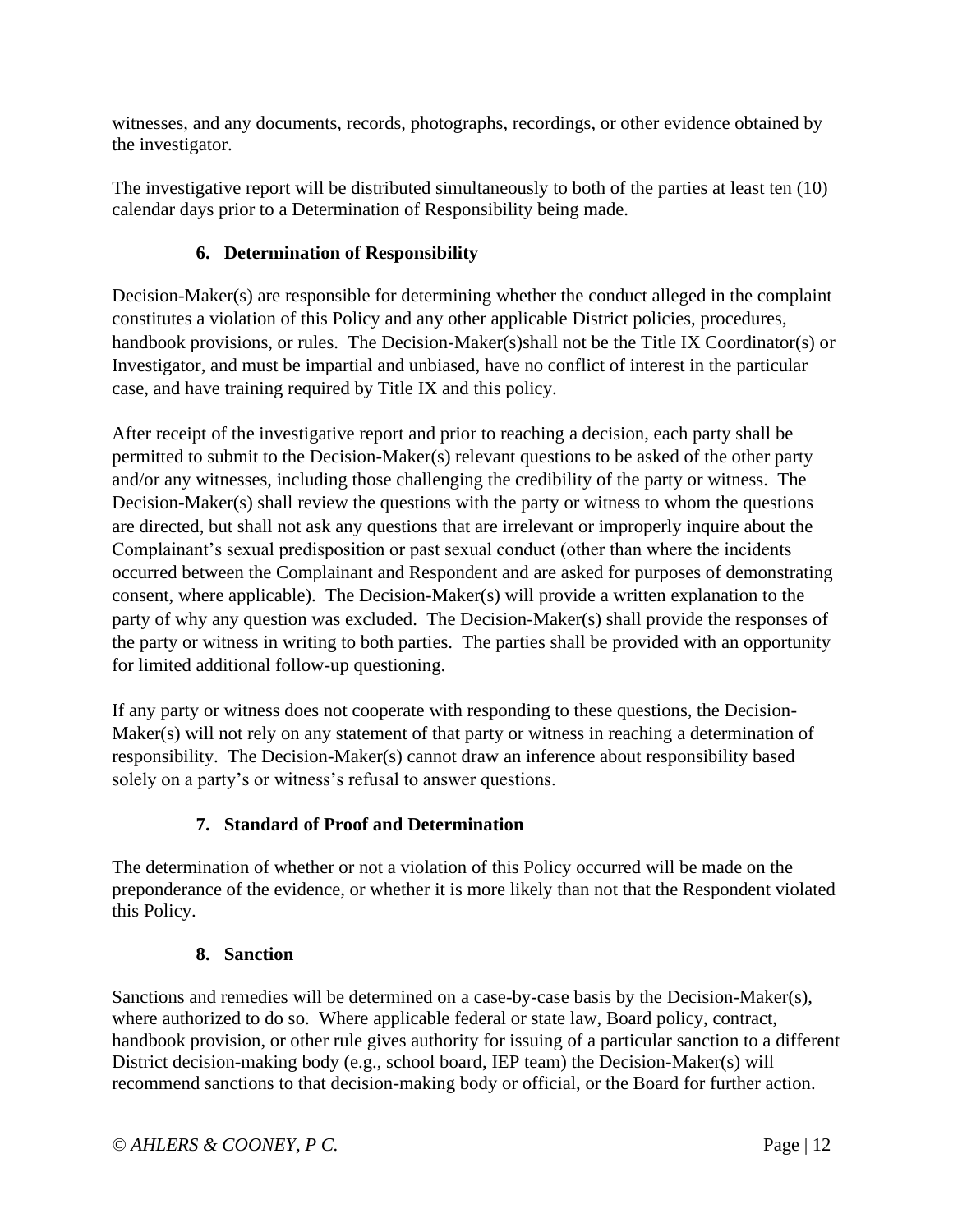Sanctions may include, but are not limited to a written warning, virtual versus onsite learning, alternative schooling location (i.e. Restorative Center), suspension or expulsion of a student, or suspension or termination of an employee's employment with the District. The Decision-Maker(s) may impose or recommend any sanction that it finds to be fair and proportionate to the violation and in accordance with Board Policy.

Remedies may include, but are not limited to, offers of counseling, training, changes or modifications to class or work schedules or assignments, provision of additional supervision, and other actions as deemed appropriate under the circumstances present in the case. The Title IX Coordinator(s) shall be responsible for implementing any proposed remedies.

# **9. Written Determination Regarding Responsibility**

The Decision-Maker(s) will issue a written determination regarding responsibility, which shall be determined by a preponderance of the evidence. The written determination will include:

- Identification of the allegations;
- A description of the procedural steps taken from the receipt of the formal complaint through the determination, including notifications to the parties, interviews, site visits, methods used to gather other evidence, and hearings held (if applicable);
- Findings of fact;
- Conclusions regarding the application of this Policy and any other relevant District policy, procedure, handbook provision, or rule to the facts;
- A statement of and rationale for the Decision-Maker(s) determination regarding responsibility for each allegation;
- A statement of and rationale for any disciplinary sanctions that will be imposed on Respondent, if applicable;
- A statement of and rationale for any remedies the District will provide to restore or preserve Complainant's access to the District's educational program or activity, if applicable; and
- A statement of the District's appeal policy and procedures.

The Decision-Maker(s) will provide the written determination to the parties simultaneously. The written determination shall be final, subject to the parties' right to appeal in Section 10, below.

# **10. Appeals**

Within five (5) calendar days of delivery of the written determination to them, either party may appeal the dismissal of a formal complaint, or the Decision-Maker's written determination and/or any sanction imposed by the Decision-Maker(s) to the Title IX Coordinator(s) or her/his designee. Such appeals will be in writing and will be delivered to The Title IX Coordinator(s) or her/his designee, who will deliver the appeal to the Appeal Decision-Maker (Superintendent). The Appeal Decision-Maker or her/his designee will determine if the written determination will be stayed pending the outcome of the appellate decision. Appeals will be limited to any of the following bases: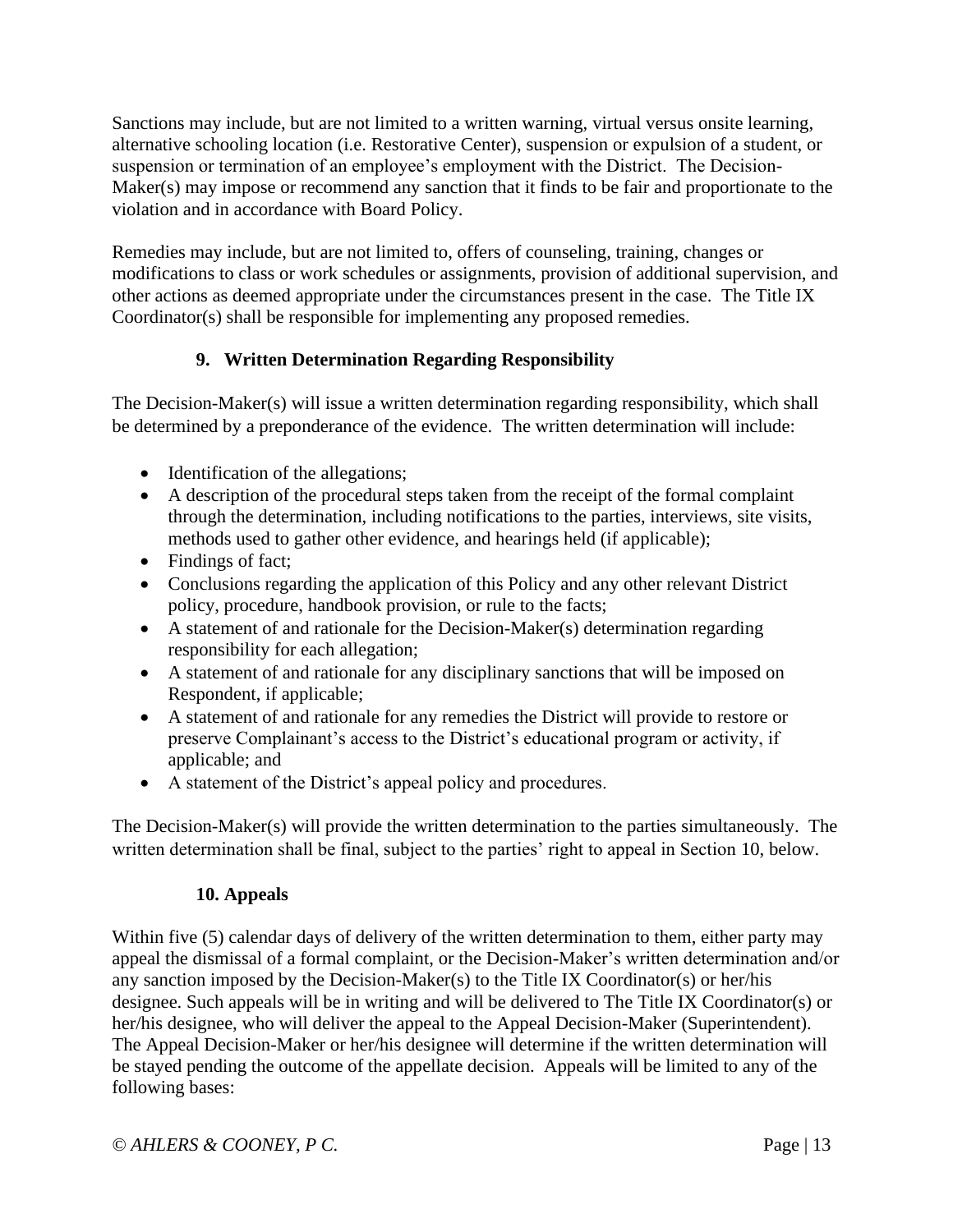- A procedural irregularity that affected the outcome of the matter;
- New evidence that was not reasonably available at the time the written determination was issued that could affect the outcome of the matter; or
- The Title IX Coordinator(s), Investigator(s), or Decision-Maker(s) had a conflict of interest or bias that affected the outcome of the matter.

The Title IX Coordinator(s) or her/his designee will notify both parties in writing if an appeal is received alleging one of the bases for appeal above. Both parties will be given an opportunity to submit a written statement in support of, or challenging, the written determination. The parties' written statements must be submitted within five (5) calendar days of notice of the appeal.

Except as required to explain the basis of new information, an appeal will be limited to a review of the written record of the investigation, the written determination, and the parties' written statements on appeal.

The Appeal Decision-Maker or her/his designee may affirm, reverse, or modify the written determination and/or sanctions imposed, or may remand to the Investigator or Decision-Maker(s) for further action. A written appeal decision will be issued simultaneously to the parties describing the result of the appeal and the rationale therefor. The written appeal decision of the Appeal Decision-Maker or her/his designee is the final decision of the District, and no further appeals are permitted under this Policy.

## <span id="page-13-0"></span>**C. Complainant Does Not Wish to Pursue Resolution or Requests Confidentiality**

If the Complainant does not wish to pursue formal or informal resolution and/or requests that his or her report remain confidential, the Title IX Coordinator(s) or designee will inform the Complainant that the District's ability to respond to the alleged sexual harassment may be limited. The Title IX Coordinator(s) or designee may weigh the Complainant's request against the following factors:

- The seriousness of the alleged sexual misconduct,
- Whether there have been other complainants of sexual misconduct against the same Respondent, and
- The Respondent's right to receive information about the allegations, including the name of the complainant.

The Title IX Coordinator(s) will only initiate a formal complaint under these procedures against the wishes of the Complainant where required by federal or state law, regulation, or rule, or where doing so is not clearly unreasonable based on known circumstances, based on the potential impact to the District community if the allegations were true.

The Title IX Coordinator(s) or designee will inform the Complainant if the District cannot ensure confidentiality. Even if the District cannot take disciplinary action against the Respondent because the Complainant insists on confidentiality or that the complaint not be resolved, the District reserves the authority to implement supportive measures or other appropriate actions to promote a safe learning environment for the complainant and/or the entire District community.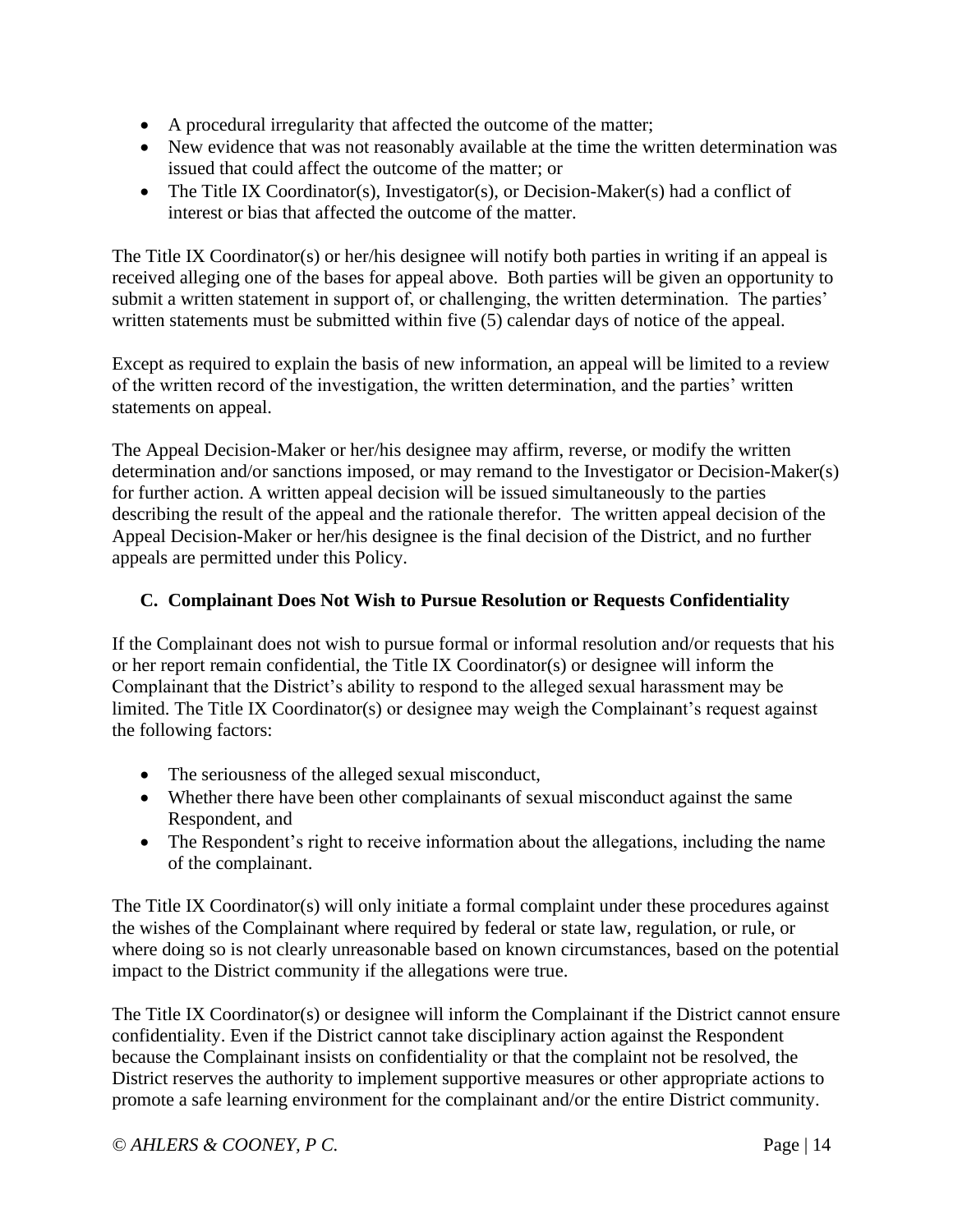## <span id="page-14-0"></span>**D. Advisors**

Complainants and Respondents have equivalent rights to be accompanied at any stage of the process by an advisor of their choice, who may be a parent or guardian, union representative (where applicable), other support person, or an attorney at the party's sole expense. Advisors may not answer questions on behalf of any party or otherwise participate in any interview or meeting, other than to confer with the party they are supporting/representing.

## <span id="page-14-1"></span>**E. Supportive Measures**

The District may implement supportive measures to preserve or restore the Complainant's access to the District's education program or activity. Supportive measures will be individualized, provided at no cost to the parties, and are non-disciplinary in nature.

Supportive measures may include, but are not limited to:

- Counseling,
- Extension of deadlines or other course-related adjustments,
- Modifications of work or class schedules,
- Mutual restrictions on contact between the parties,
- Leaves of absence,
- Increased security and monitoring,
- Increased supervision and/or escort services, and/or
- Other similar measures.

The District may temporarily remove a student accused of violation of this policy on an emergency basis, following an individualized safety and risk analysis that finds an immediate threat to the physical safety of any individual. Any student so removed will be provided with notice and an opportunity to challenge this action immediately following the removal, and any other rights conferred by law. Emergency removals must be consistent with other applicable laws. The District, in its sole discretion, may place an employee accused of violating this policy on administrative leave pending the outcome of the informal or formal complaint process.

# <span id="page-14-2"></span>**VII. RESOURCES AND SERVICES FOR STUDENTS AND EMPLOYEES**

There are resources available to individuals regardless of whether or not they choose to report a violation of this Policy to the District or local law enforcement. Any person may obtain information about services and supports offered to students and employees by contacting the District's Title IX Coordinator(s).

## **A. Community Resources**

There are resources in the community where an individual may seek support outside of the District. Use of any of these services is solely at the discretion of the individual. The District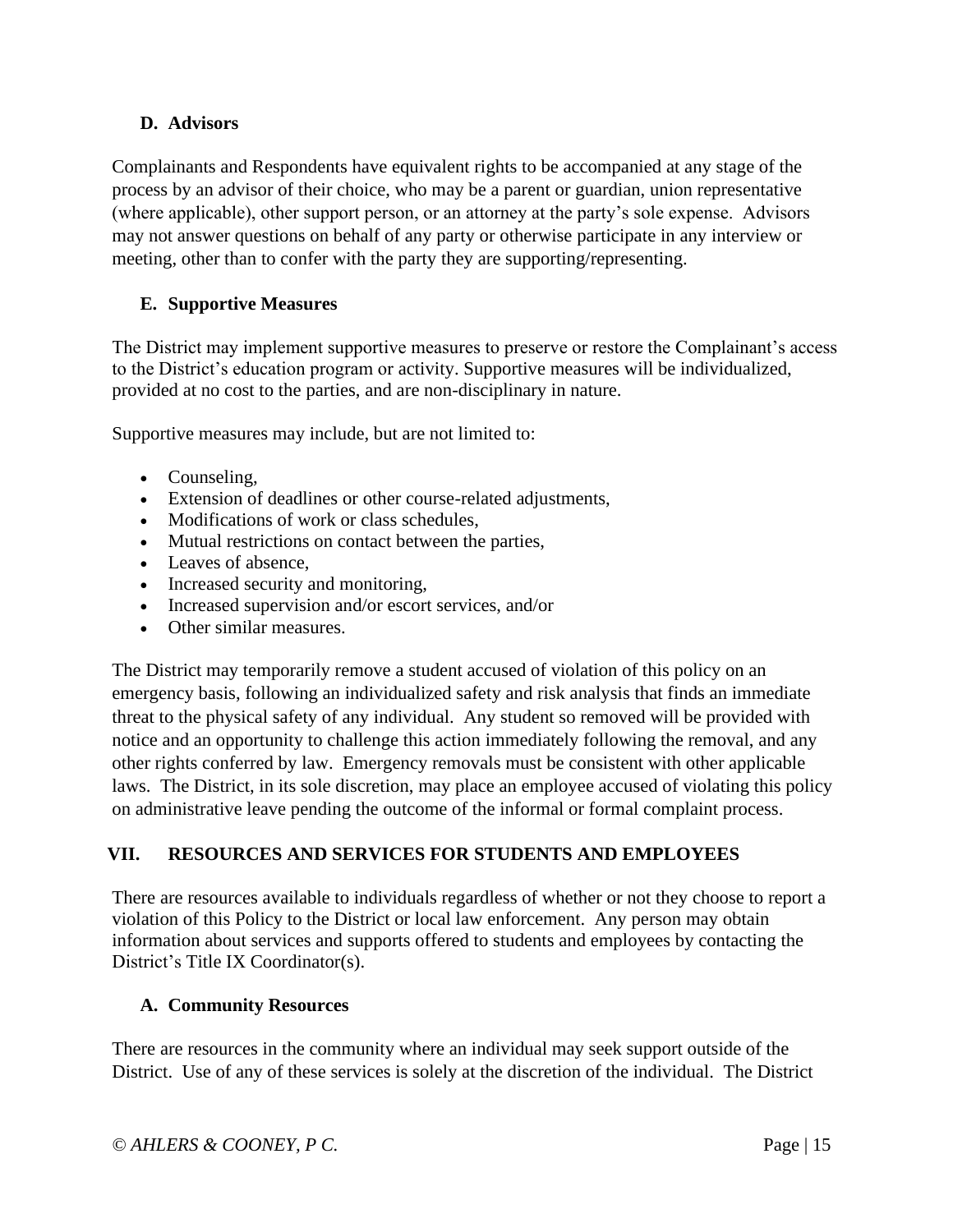does not make any representations regarding the effectiveness or appropriateness of any of these resources, and does not assume responsibility, financial or otherwise, for these resources.

#### Community Resources can be found at

<https://www.linnmar.k12.ia.us/students-staff/crisis-help/> or by contacting Linn-Mar Community School District's Family Resource Specialist at 319-730-3633.

#### **B. External Reporting Resources**

A Complainant may choose to file a complaint with the state and federal agencies listed below.

**Office for Civil Rights (OCR) – Chicago Office** U.S. Department of Education Citigroup Center 500 W. Madison Street, Suite 1475 Chicago, IL 60661 Phone: (312) 730-1560 Fax: (312) 730- 1576 TDD: (877) 521- 2172 Email: OCR.Chicago@ed. gov Web: [www.ed.gov/ocr](http://www.ed.gov/ocr)

**Equal Employment Opportunity Commission (EEOC)** Reuss Federal Plaza 310 W. Wisconsin Avenue, Suite 800

Milwaukee, WI 53203- 2292 Phone: (800) 669-4000 Fax: (414) 297-4133 TTY: (800) 669-6820 Web: [www.eeoc.gov/](http://www.eeoc.gov/)

**Iowa Civil Rights Commission (ICRC)** Grimes State Office Building 400 E. 14th Street Des Moines, IA 50319 Toll free: (800) 457-4416 Phone: (515) 281-4121 Fax: (515) 242-5840 TDD: (877) 521-2172 Web: [https://icrc.iowa.gov/](http://icrc.iowa.gov/) 

#### **Cedar Rapids Civil Rights Commission**

 $50$  2<sup>nd</sup> Avenue Bridge,  $7<sup>th</sup>$ Floor Cedar Rapids, IA 52401

Phone: (319) 286-5036 Fax: (319) 343-1109 Web: www.cedar[http://www.cedar](http://www.cedar-rapids.org/local_government/city_boards_and_commissions/civil_rights_commission.php)[rapids.org/local\\_government](http://www.cedar-rapids.org/local_government/city_boards_and_commissions/civil_rights_commission.php) [/city\\_boards\\_and\\_commissio](http://www.cedar-rapids.org/local_government/city_boards_and_commissions/civil_rights_commission.php) [ns/civil\\_rights\\_commission.p](http://www.cedar-rapids.org/local_government/city_boards_and_commissions/civil_rights_commission.php) [hp](http://www.cedar-rapids.org/local_government/city_boards_and_commissions/civil_rights_commission.php)

## <span id="page-15-0"></span>**VIII. PREVENTION, TRAINING, AND POLICY COMMUNICATION**

The District is committed to education, communication, and training of students and employees in order to prevent sexual harassment and to assure an appropriate response when incidents occur. The District will provide information to students and employees on:

- The definitions of sexual harassment:
- District procedures for responding to incidents of sexual harassment; and